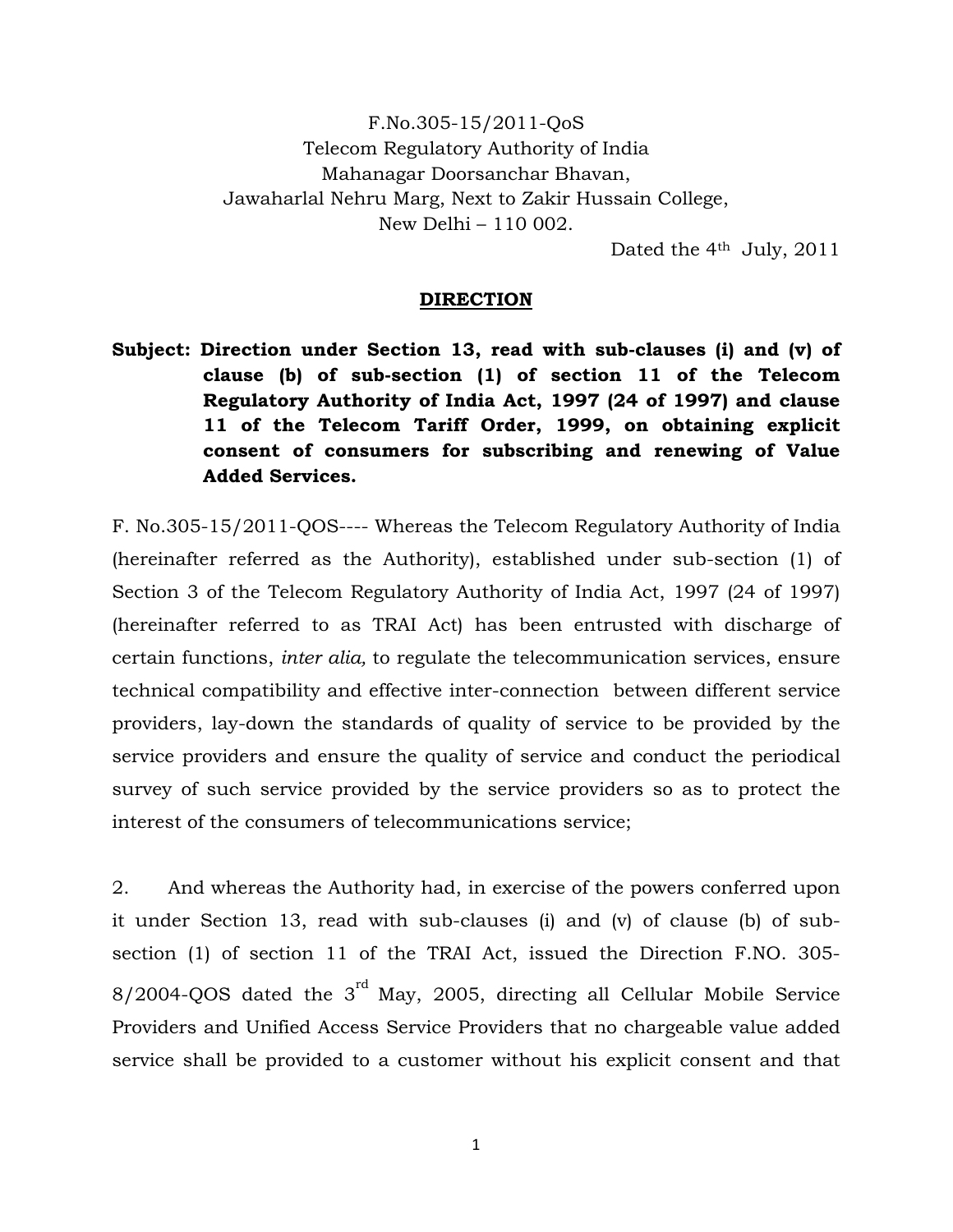any value added service, which was earlier being provided free of charge, shall not be made chargeable without the explicit consent of the customer;

3. And whereas the Authority had, in exercise of the powers conferred upon it under Section 13, read with sub-clauses (i) and (v) of clause (b) of sub-section (1) of section 11 of the TRAI Act and clause 11 of the Telecom Tariff Order, 1999, issued a subsequent Direction F.No.303-1/2006-QOS dated the 30th October, 2007 directing all the Cellular Mobile Service Providers, Basic Service Providers and Unified Access Service Providers, inter alia, to provide toll free facility for registering requests of consumers for unsubscribing any value added service, the manner in which the offer for value added service is to be made and the explicit consent of the consumer is to be obtained for value added services offered through tele-calling etc., to keep complete records of the explicit consent for a period of one year;

4. And whereas the Authority had, in exercise of the powers conferred upon it under Section 13, read with sub-clauses (i) and (v) of clause (b) of sub-section (1) of section 11 of the TRAI Act and clause 11 of the Telecom Tariff Order, 1999, also issued a Direction No. 303-1/2006-QOS dated the 27th April, 2009 and an amendment dated 4th September, 2009, which, inter alia, contained a procedure for obtaining the explicit consent of subscribers in respect of Value Added Services provided through pressing/dialing of certain keys in the mobile handset/ telephone set, service provider initiated call or Out Bound Dialer (OBD) call and a procedure for unsubscribing the Value Added Services;

5. And whereas the Authority continued to receive complaints from consumers alleging activation of Value Added Services without their explicit consent and charging for the same and these complaints were taken up with the service providers by the Authority, from time to time;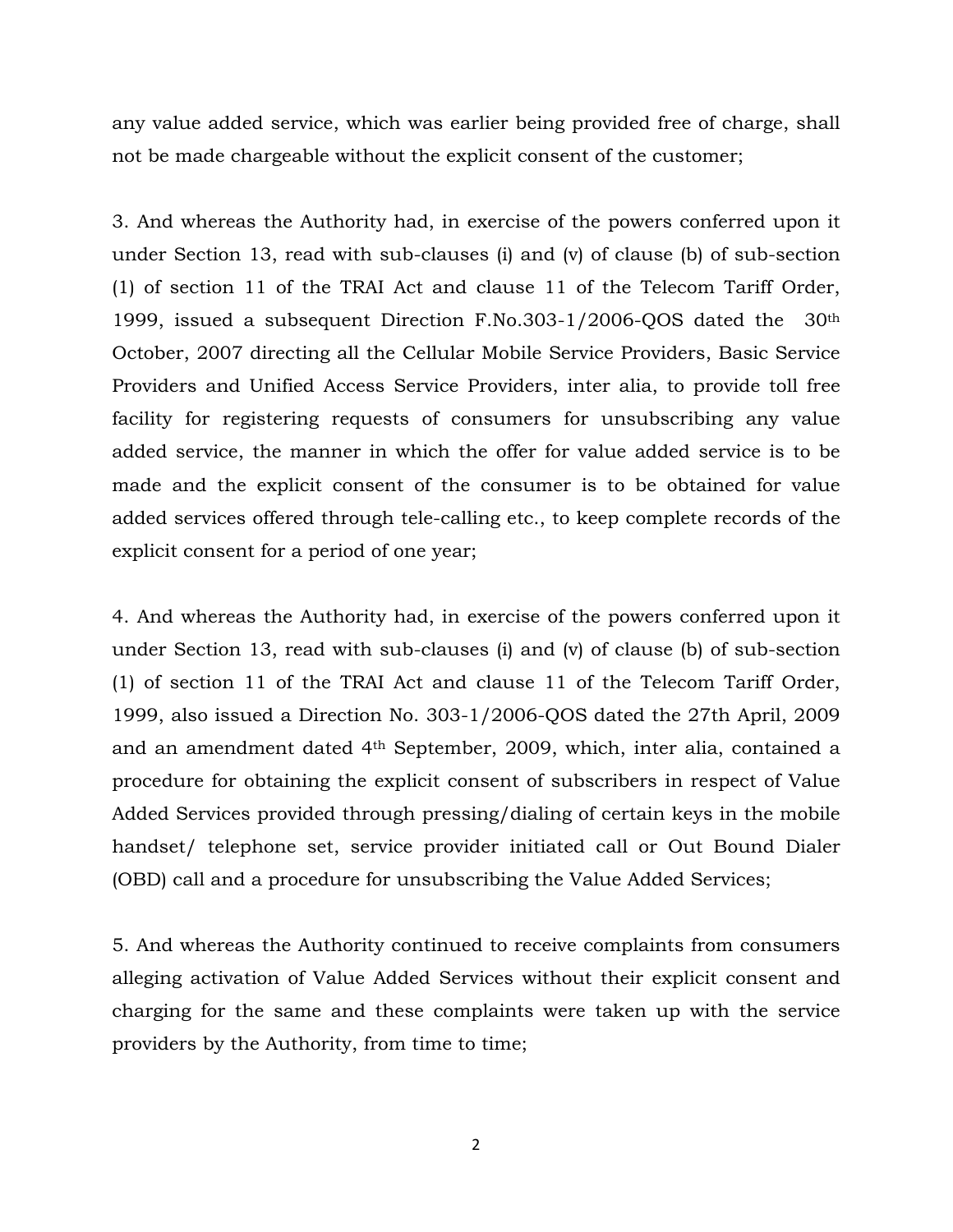6. And whereas complaints were also received from prepaid consumers alleging deduction of talk time value from subsequent recharges from their account towards the renewal charges for the Value Added Service subscribed by them, which was earlier not deducted on the due date of renewal of subscription as there was insufficient balance in their account;

7. And whereas upon examination of the complaints of the consumers and the replies received from the service providers, the Authority found that in most of the cases the service providers claimed that they have obtained the explicit consent of consumers through telecalling or Out Bound Dialer call or through other electronic means involving interactive sessions while the consumers have disputed such claims, thus giving rise to the need for a confirmation process to avoid such disputes in claims and counter claims in the matter of seeking and obtaining explicit consent;

8. And whereas the Authority is of the view that deduction of subscription charges from the talk value, either initially or from subsequent recharges without the specific consent of consumers, is against the interest of consumers;

9. Now, therefore, the Authority, in exercise of the powers conferred upon it under Section 13, read with sub-clauses (i) and (v) of clause (b) of sub-section (1) of section 11 of the Telecom Regulatory Authority of India Act, 1997 (24 of 1997) and clause 11 of the Telecom Tariff Order, 1999 and for the reasons mentioned in paragraphs 5 to 8 above, and to ensure compliance of terms and conditions of license and to protect the interest of consumers, hereby directs all Access Service Providers (including M/s Bharat Sanchar Nigam Ltd. and M/s Mahanagar Telephone Nigam Ltd.) to ensure within thirty days of issue of this Direction that :